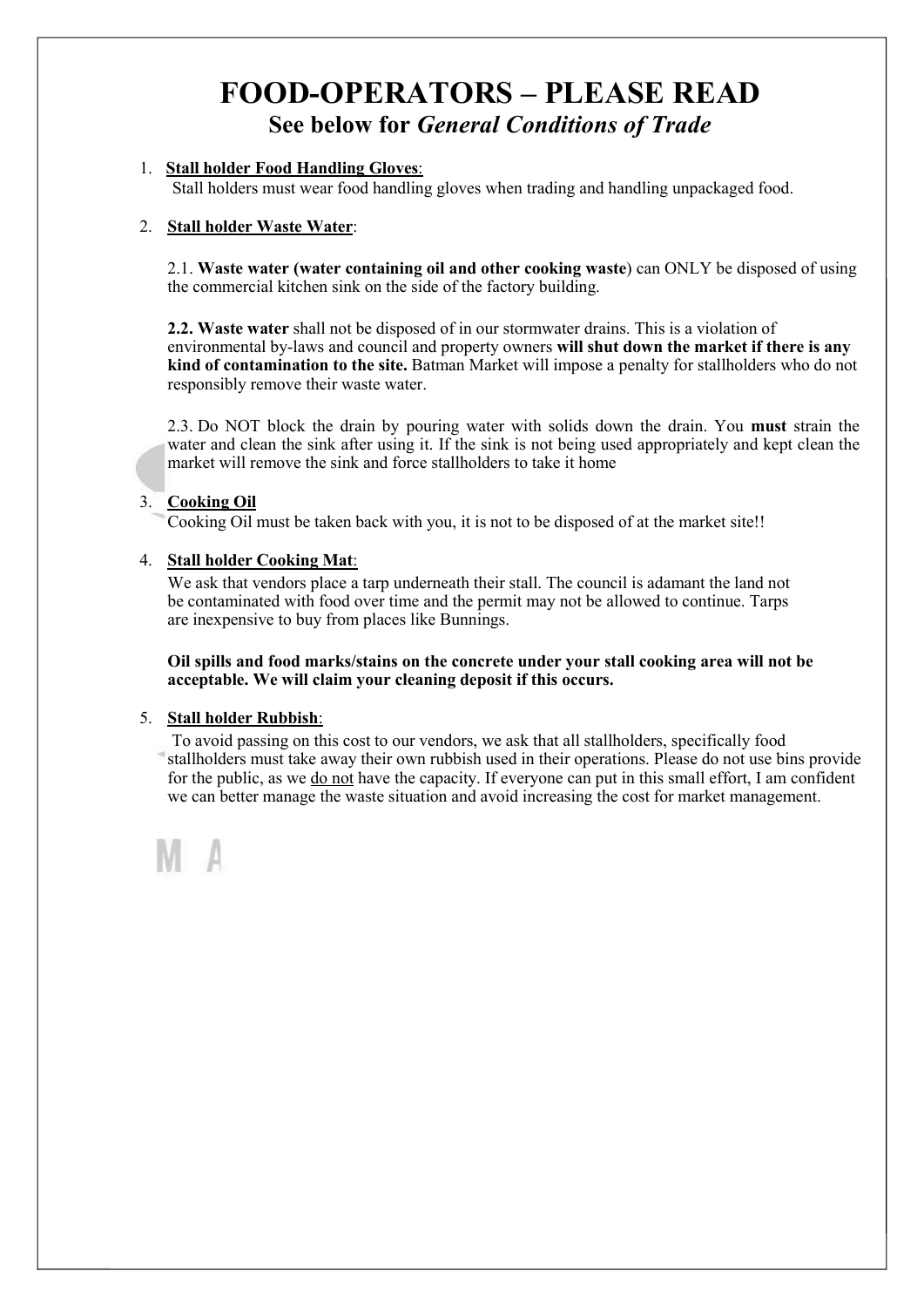# Batman Market Rules & Responsibilities

### 1. PURPOSE

- 1.1. Batman Market Rules & Responsibilities (the Rules) sets out a framework for market operations and a code of conduct for stallholders. These are designed to ensure the smooth running of the market.
- 1.2. Batman Market would like to foster a culture of open communication and cooperation between all market stakeholders. These Rules will be revised regularly by market management based on feedback from stakeholders. Stallholders will be expressly notified of any material changes made.

### 2. APPLICATION

- 2.1. These Rules apply to all Batman Market stallholders current and future.
- 2.2. These Rules may be read in conjunction with the terms delineated in the Expression of Interest form (EOI) and terms contained in the invoice.

## 3. STALLHOLDER CONDITIONS OF OPERATION

Stallholders attending Batman Market are subject to these strict Conditions of Operation:

#### 3.1. Stall location:

- a) BM management will endeavour to keep *regular vendors<sup>1</sup>* in the same position each week but a permanent site location is not guaranteed
- b) BM may alter the size, shape and position of individual stall lots at any time, to ensure best interest of BM or legal requirements are met.
- c) The stallholder must confine their operations to within their allocated stall site, unless prior authorisation is obtained.
- d) Vendors must confine displays and signs to stall site and keep pathways clear for shoppers, unless prior authorisation is obtained.

#### 3.2. Attendance and weather:

- a) BM operates weekly every Saturday and Sunday from 9:00am to 3:00pm throughout the year.
- b) Non-attendance will not be treated lightly. Vendors will forfeit their advanced fee for that market day. This rule will be strictly enforced as non-attendance diminishes the market for other stallholders and the credibility of Batman Market.
- c) Batman Market will operate throughout the year whatever the weather. On rare occasions, market management may cancel market days for safety reasons.
- d) Stallholders must keep their stall open for uninterrupted trading until the published market closing time unless all product is sold out. The stallholder may then only leave the market with permission of the market manager.

## 3.3. Operate in good faith<sup>2</sup>:

- a) If BM management has expressly denied a vendor the right to sell a particular product, such products must not be sold. Market management seeks to product a diverse and sustainable mix of products.
- b) Vendors must express notify market management of any intention to expand their product range.
- c) Vendors shall ensure their measuring scales are accurately calibrated as per standard trading regulations
- d) Stallholders and assistants are required to maintain the highest standards of stall/product presentation, personal appearance, customer service and relations.
- e) BM encourages a culture of support and cooperation between all stakeholders market management, stallholders and the public. All stakeholders should deal with each other in a courteous and

<sup>&</sup>lt;sup>1</sup> "Regular vendors" – vendors who trade at BM for 5 or more days per month

<sup>&</sup>lt;sup>2</sup> "Good faith" – dealing with others in a fair and honest manner, without any ulterior motives than that which was agreed upon between parties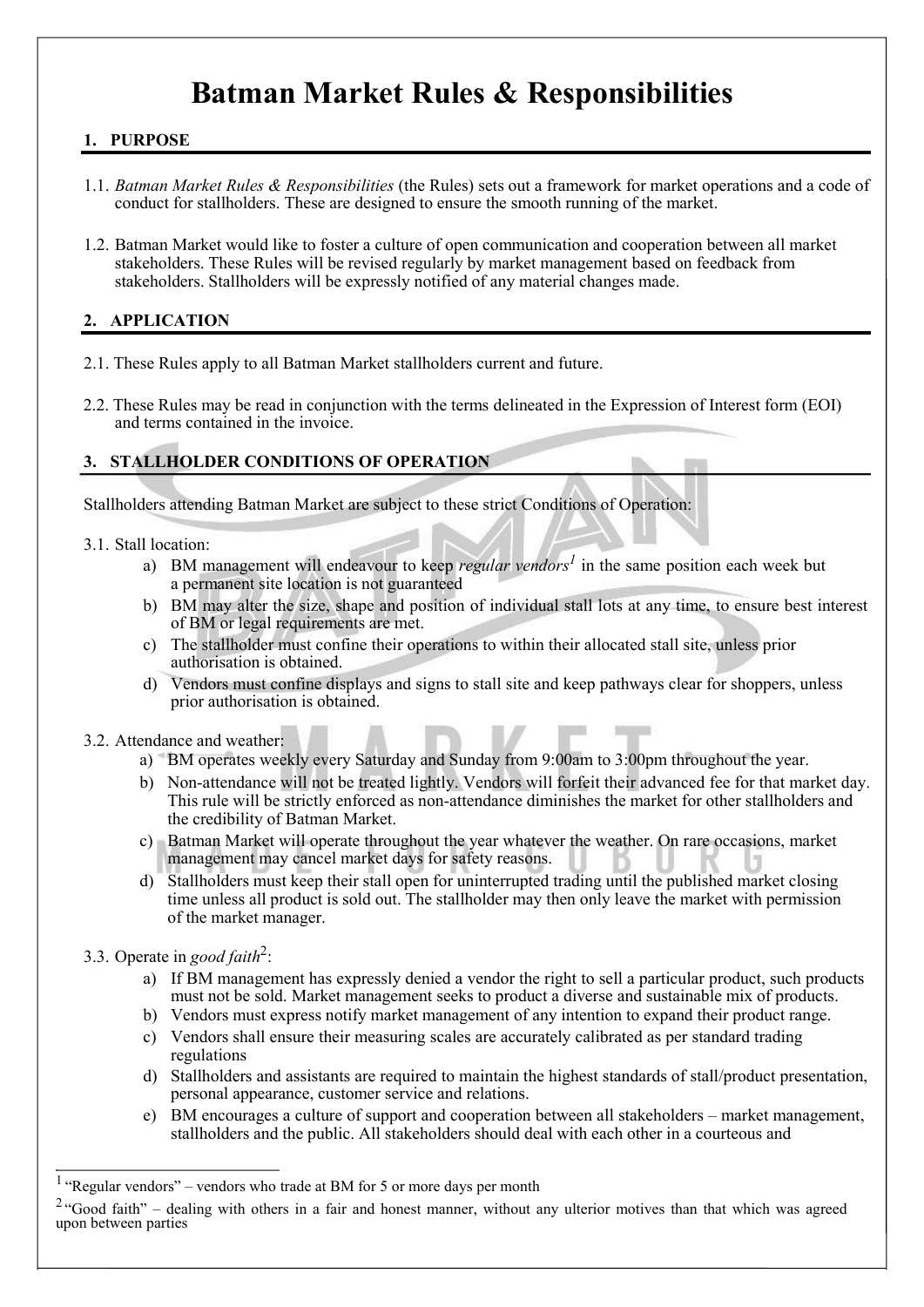professional manner. Dishonest, abusive or threatening behaviour will not be tolerated in any circumstance. Batman Market reserves the right exclude vendors from BM if they do not experience cohesion with stakeholders

#### 3.4. Waste disposal:

- a) Stallholders must ensure their stall is in the condition it was prior to the stall bring erected on market day.
- b) All stallholders must remove and dispose from the market site all litter at and around their stall generated as a result of trading during the market. Batman Market rubbish bins are ONLY provided for public use.
- c) If market management is not satisfied with the cleanliness of a stallholder's stall at the conclusion of a market day, Batman Market management reserves the right to claim any proportion of the stallholder's cleaning deposit. To participate in another market day, a new cleaning deposit must be paid.

#### 3.5. Minimising environmental impact:

- a) Operating in an environmental friendly way not only reduces your consumption of non-renewable resources, but also educates your customers on sustainable practice.
- b) Vendors must operate to minimise their waste. This includes minimising disposable packaging and materials used for serving food.
- c) Vendors are encouraged to operate in an environmentally responsible manner. This includes: using sustainable packaging and practising ethical procurement of supplies.

#### 3.6. Marquee:

- a) Stallholders are not obligated to use a marquee, but it is advisable to use a marquee as shield against sun, rain and wind. Stallholders may hire one from market management.
- b) Vendors must secure their marquees with proper weights to prevent it blowing away or causing incidental damage to adjacent vendors

#### 3.7. Vehicle access:

- a) Cars can enter the market site during set-up and pack-up times (see Figure 4 below).
- b) Unless authorised by the Batman Market management, stallholders will not be allowed to have cars next to their stall during trading.
- c) Stallholders may use the car park next to market site.
- d) One car park space per stallholder will be enforced. This is because the same car park is also for customers to use.

#### 3.8. Alcohol:

- a) Alcohol suppliers must gain an appropriate licence for selling alcohol
- b) With the exception of tastings of alcoholic beverages, consumption of alcohol is not permitted at BM by traders or customers.

## 4. SET UP / PACK UP PROCEDURES

#### 4.1. Arrival times:

- a) The market site will be open for set-up at 7:00am on market days.
- b) Your entry route and setup time will vary depending on what your stall number is. Please see the Market Setup Guide.
- 4.2. Vehicle access:
	- a) Unless vendors are trading out of their vehicle, cars are only allowed onto the site for the purpose of unloading/loading stock. This can only be done before market opening and after closing times.
	- b) When moving vehicles in/out of market site, stallholders must seek direction from traffic control personnel
- 4.3. Late arrival: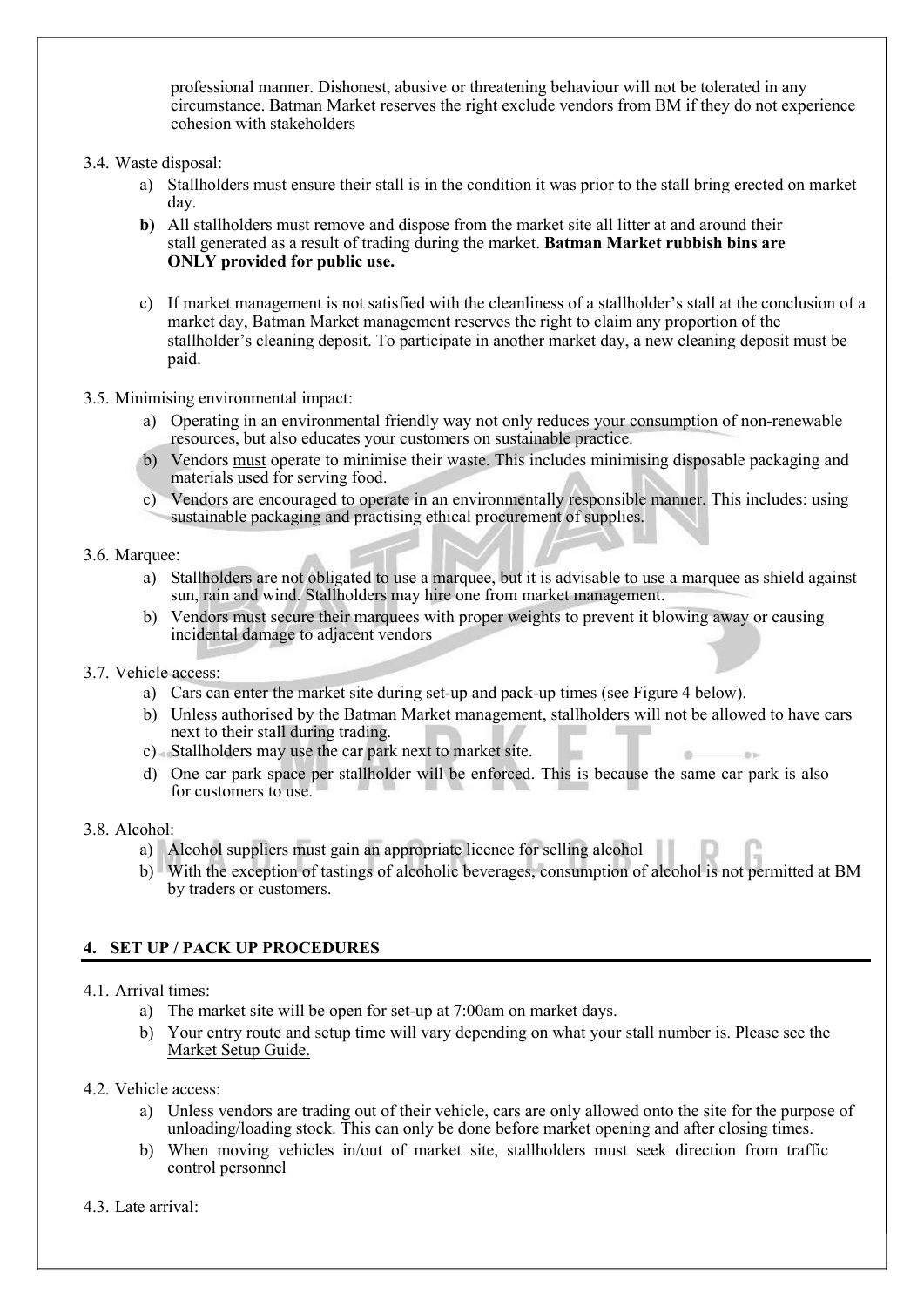- a) Stallholders must be in attendance at their allocated stall site at the prescribed time.
- b) Vendors who arrive significantly later than their prescribed set up time are not guaranteed car access to their allocated stall lot.
- c) Vendors who are repeatedly late may be subject to penalties, depending on degree of tardiness and the extent to which other vendors are adversely affected

## 5. ELECTRICY CONSUMPTION

- 5.1. Tagged and tested equipment:
	- a) Commercial electrical equipment to be used by vendors must be tagged and tested. This does not include household or residential electrical appliances.
- 5.2. Honestly declaring your electricity usage:
	- a) Only the calculated amount of electricity requested by stallholders will be made available.
	- b) Any overuse of power can shut down the system, affecting trade for all. The source of such blow-outs can be easily identified – stallholders found accessing additional power (other than that requested in their EOI) will cease to trade immediately.
	- c) Abuse of electricity usage will attract a penalty and possible exclusion from the market.
	- d) Any requirements above 15A will require special arrangements and incur additional charges.

## 6. FOOD & BEVERAGE VENDORS

- 6.1. All food & beverage vendors must:
	- a) Strictly observe all requirements under the Public Health Act, Food Act and local council bylaws concerning the preparation, storage, display and service and sale of food and beverages.
	- b) Ensure that all food complies with all safety regulations having obtained all relevant permits from the proper authorities.
	- c) All products for sale must be clearly priced by the use of display cards, or on product packaging.
- 6.2. Vendors selling food for immediate consumption<sup>3</sup>:

 $\mathbb{R}^{n_{\text{in}}}$ 

**TOWER** 

- a) As a high-risk product, vendors selling food for immediate consumption must have public liability insurance
- b) Where a risk is within the stallholder's control, Batman Market will not accept liability for losses, damages, costs and expenses incurred in respect of any injury or damage sustained by any person resulting from or arising out of the stallholder's use of the stall in the course trading at the market.
- c) Stallholders must indemnify Batman Market against all such claims.

m

- 6.3. Waste water:
	- m. 三百万 a) Waste water (water containing oil and other cooking waste) shall not be disposed of on the market site or in venue drains. This is a violation of environmental by-laws and Batman Market will impose a penalty for stallholders who do not responsibly remove their waste water.

**IPW** 

area.

- 6.4. Compressed gases:
	- a) Stallholders must not keep more than 1 litre of flammable liquid in an approved container.

**IPAC** 

- b) Stallholders shall keep more than two cylinders of LP gas not exceeding 25 litres
- c) Stallholders shall secure any cylinder of inert gas therein placed to prevent dislodgement.
- 6.5. Inspection:
	- a) The stall may be inspected at any time by an authorized Council Environmental Health Officer to ensure compliance with legislative requirements. The officer should not be impeded by the stallholder in carrying out their duties.

## 7. PRIVACY

<sup>&</sup>lt;sup>3</sup> "Food for immediate consumption" - food that is prepared on-site and intended to be consumed on-site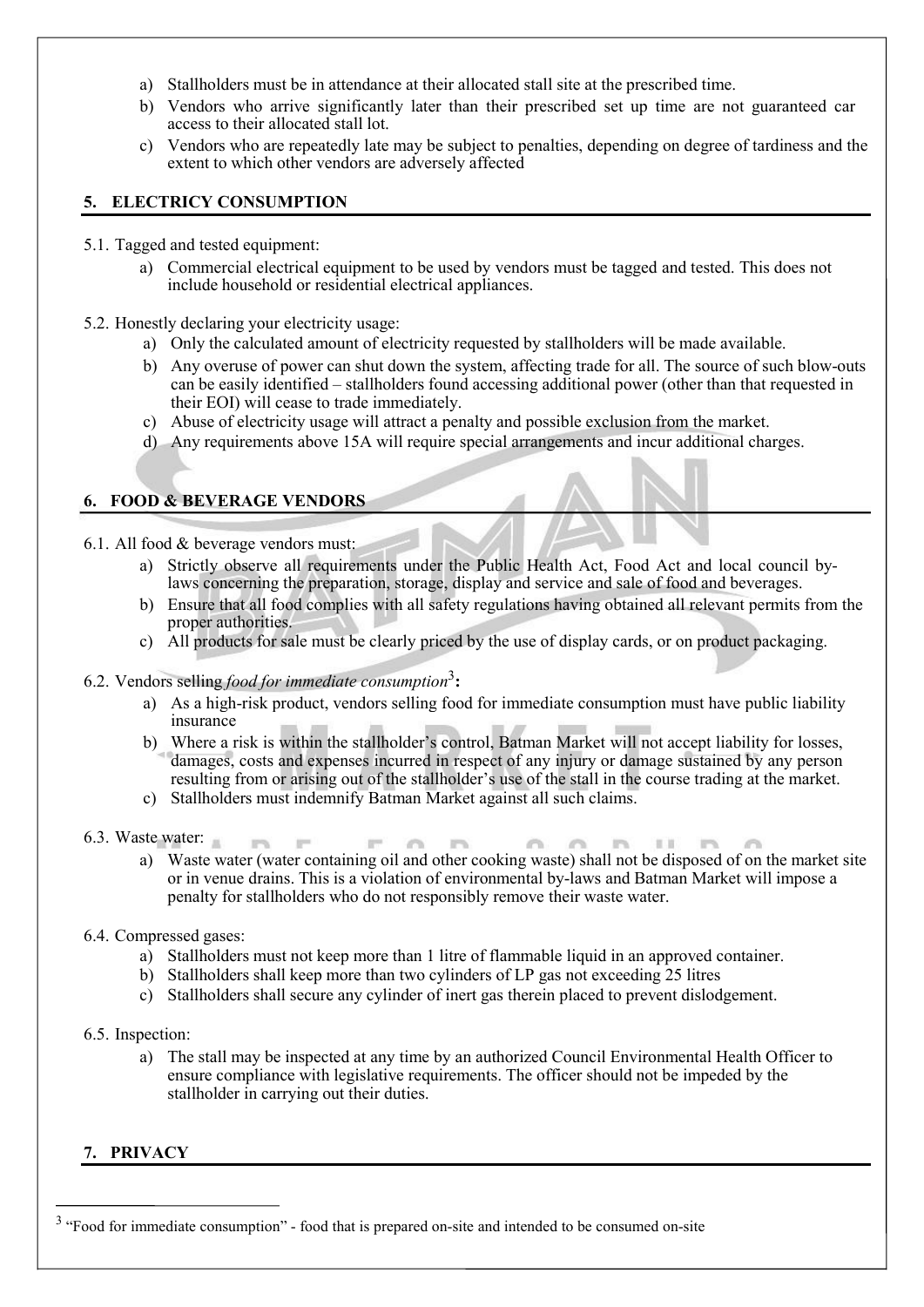7.1. Use of information collected by Batman Market:

Information collected through the EOI will be used for the purpose of assessing your application for stall rental at Batman Market and if accepted, registering your stall in the future.

7.2. Extraneous use:

Part of your information (your business name, telephone number, logo and future stall location) may be used for the purpose of promoting the Market and its activities. Apart from these limited circumstances, the information collected on this form will not be disclosed to any individual or organisation without your consent or unless disclosure is required by law.

## 8. STALL FEES & PAYMENT TERMS

8.1. For the relevant discounts to apply:

Stall payments must be paid within 7 days of receiving an invoice. If the payment method is by bank transfer, stallholders should send Batman Market a copy of the receipt.

8.2. Cancellation policy:

Should you choose to cancel your stall space, stall fees are refundable to you with at least two weeks of notice. No refund or credits will be issued to you for failing to attend on the day for any reason. Date changes are permitted one week in advance.

- 8.3. Cleaning deposit:
	- a) Cleaning deposits are held on trust by Batman Market management. This is refundable upon request to stallholders, given their stall is in the condition it was prior to the stall bring erected on market day.
	- b) If no request is made, Batman Market will not claim the deposit. We will continue to hold the cleaning deposit on trust for the stallholder. Stallholders will be taken to have elected to roll-over the cleaning deposit for their next market day if the request in Figure 8.3 (a) is not made
	- c) If Batman Market management is not satisfied with the cleanliness of a stallholder's stall at the conclusion of a market day, Batman Market management reserves the right to claim any proportion of the stallholder's cleaning deposit. To participate in another market day, a new cleaning deposit must be paid.
	- d) Any damage to the property or its fixture will attract an additional penalty if the real cost of repairing the damage exceeds the cost of the cleaning deposit.

## 9. INSURANCE

#### 9.1. Public liability insurance:

- a) It is the responsibility of stallholders to acquire public liability insurance to cover risks within their control as a stallholder.
- b) Batman Market has its own public liability insurance to cover risks within the control of market management – risks arising from operating a community market
- c) Where a risk is within the stallholder's control, Batman Market will not accept liability for losses, damages, costs and expenses incurred in respect of any injury or damage sustained by any person resulting from or arising out of the stallholder's use of the stall in the course of the market.
- 9.2. Indemnity:

Where a risk is within the stallholder's control, the stallholder must indemnify Batman Market against all claims, demands, liabilities, losses, damages, costs and expenses incurred in respect of any injury or damage sustained by any person resulting from or arising out of the stallholder's use of the stall in the course of the market.

## 10. NON-COMPLIANCE